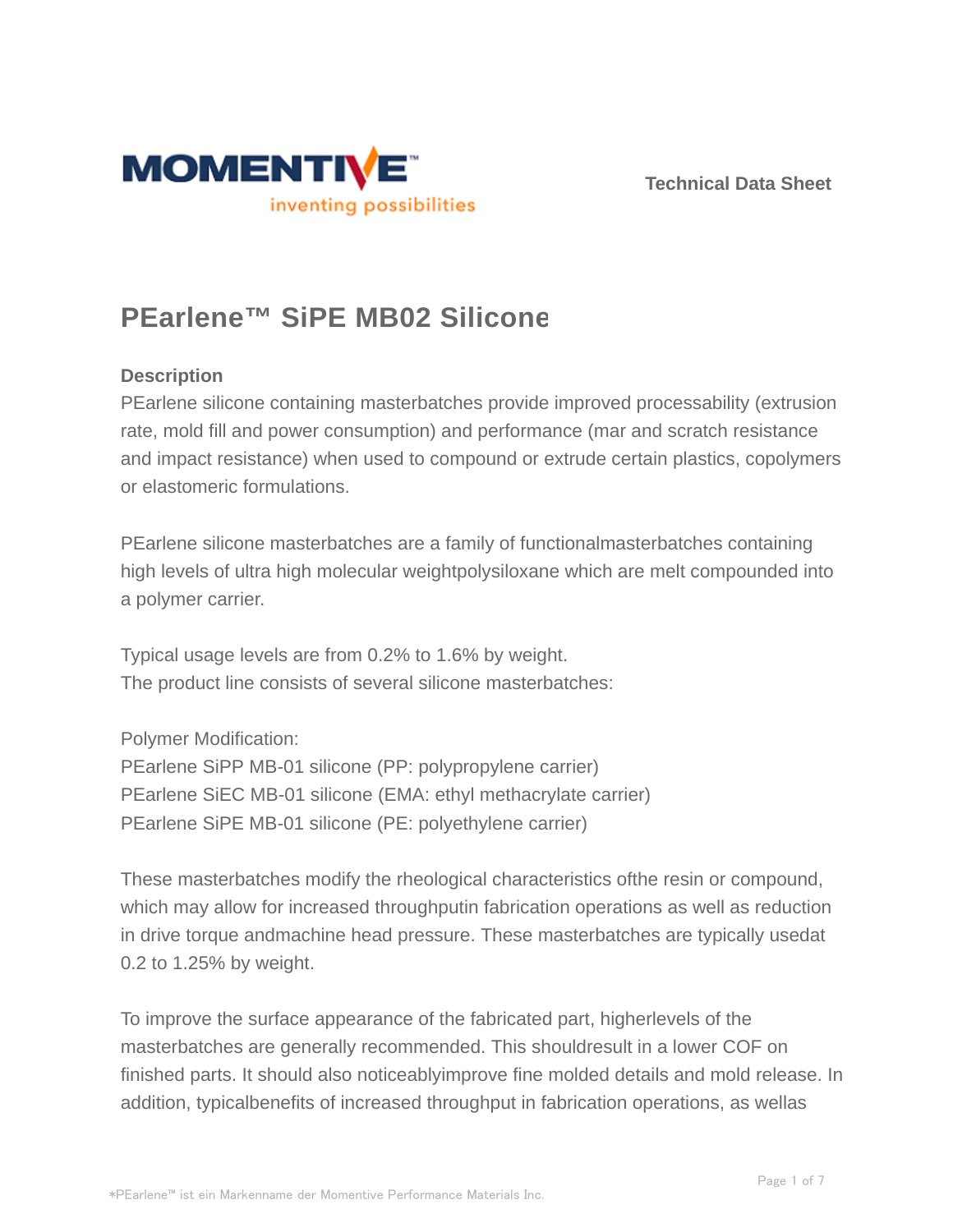reduction in drive torque and head pressure, may allow for asavings in manufacturing variable costs.

Select the carrier compatible with your formulation or check withMomentive Performance Materials for detailed information.

#### **Key Features and Benefits**

- Excellent curl memory, even in high humidity, for longlasting PEarlene silicone containing masterbatches:
- Improved lubricity of fabricated part
- Improved mar resistance
- Improved scratch resistance
- Improved impact resistance
- Increased fabrication line throughput
- Reduced extrusion drive load
- Reduced extruder head pressure
- Increased time between cleanup of extruder, die and mold
- Reduced energy usage in processing

## **Typical Physical Properties**

| Form                              | Uniform, free flowing pellets                                                                                  |
|-----------------------------------|----------------------------------------------------------------------------------------------------------------|
| <b>Description</b>                | Off white, free from foreign materials                                                                         |
| Nominal density (gm/cc) at 20°C   | $.94 - .96$                                                                                                    |
| $MFI$ (190°C $@$ 2.16 Kg)         | 18.0 g/10 min(PEarlene SiEC MB-01)<br>13.8 g/10 min(PEarlene SiPE MB-01)<br>9.64 g/10 min(PEarlene SiPP MB-01) |
| Typical Usage Levels, % by weight | $0.2$ to 1.6                                                                                                   |
| Active Ingredients, %             | 50 typically (40 on EMA carrier)                                                                               |
| Boiling Point, °C                 | >300                                                                                                           |
| Odor                              | <b>Essentially odorless</b>                                                                                    |
| Solubility in water               | Insoluble                                                                                                      |
| Flashpoint, °C                    | >200 (liquid component)                                                                                        |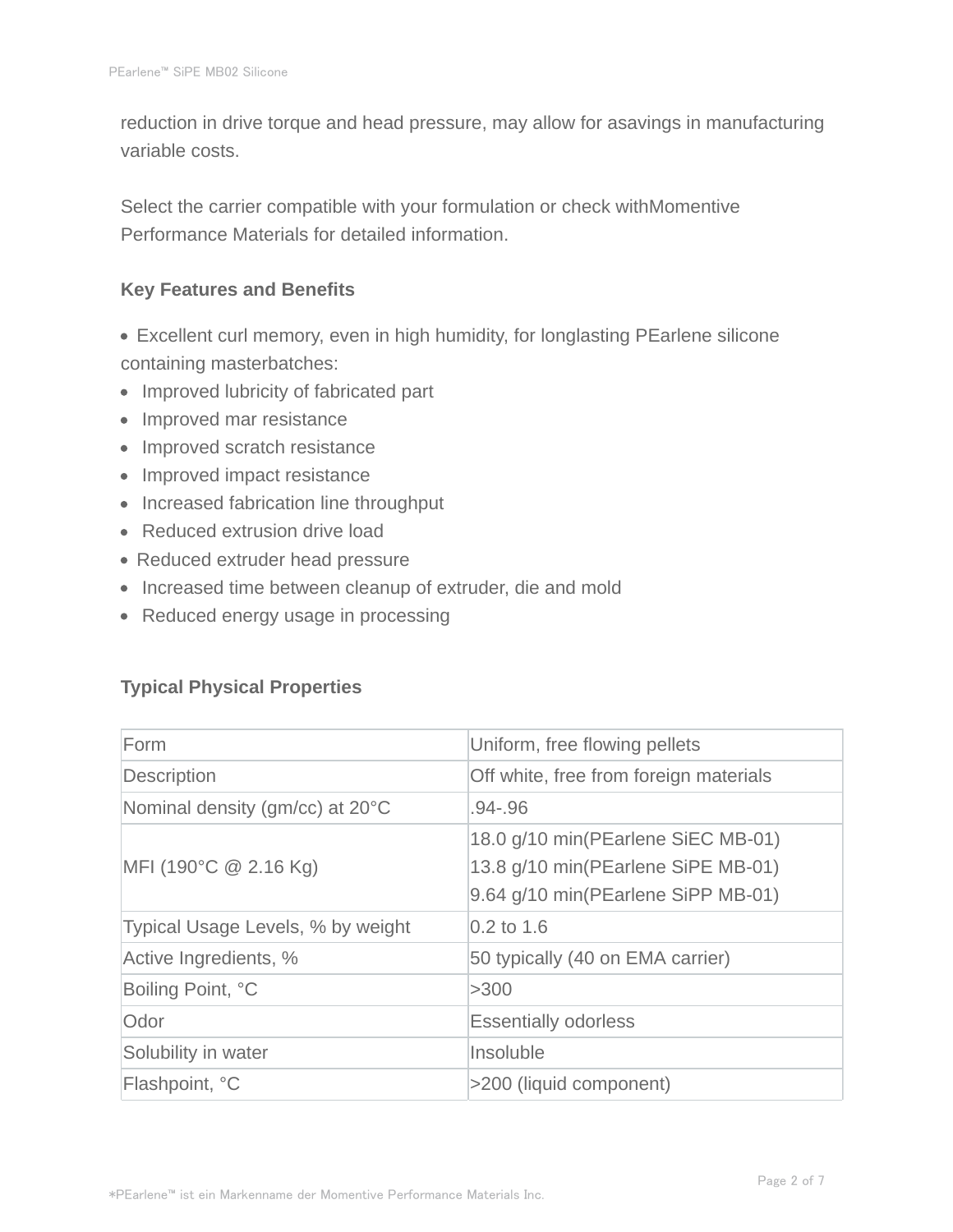|  | Melting Point, °C   | 70 (EMA carriers) |
|--|---------------------|-------------------|
|  | $100$ (PE carriers) |                   |

See MSDS (SDS) and final Technical Bulletin for additional details. Some physical properties may be estimated.

# **Potential Applications**

PEarlene silicone masterbatches may be excellent candidates for consideration in compounding operations and extrusion based fabrication processes including: wire, cable and pipe extrusion; injection and compression molding; blown and cast film; foaming operations (closed and open cell as well as structural); thermoforming; roto molding etc.

These masterbathes are believed to be effective in polyolefins (PP, PE and their copolymers, PVC, PS, SAN, Nylon, PC and ABS).

Generally, the PEarlene silicone masterbatches can be added to the resin or compound during the final melt extrusion or fabrication step. The additive must be homogeneously mixed with the resin or compound in the melt process to yield the full cost effective benefit of the additive. Compounds containing PEarlene silicone masterbatches may be available from your resin or compound supplier.

Compound manufactures can add the masterbatches during continuous or batch melt compounding operations.

Improper mixing or the use of the wrong type or wrong level of additive will not result in the expected performance enhancements.

# **Product Usage**

The PEarlene family of silicone based masterbatches are free flowing, dry, pelleted materials which may be excellent candidates for consideration in formulating into a variety of resin based compounds. The product contains no halogens. The ultra high molecular weight polysiloxanes have been shown to be effective in various applications. The product is used by blending and/or adding to resin or fully or partially formulated compounds and then melt processed. It is critical that the processing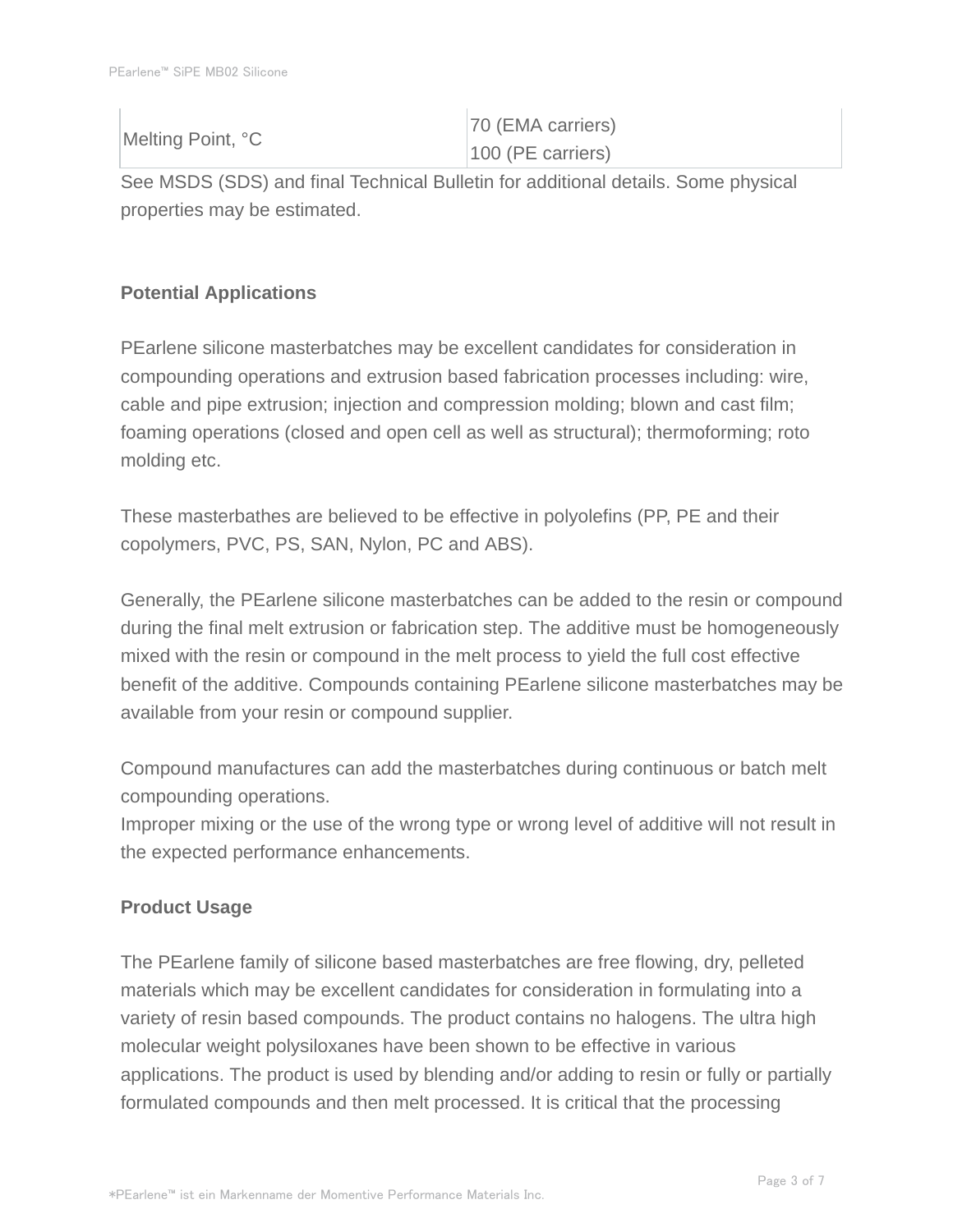provides a homogenous distribution of the masterbatch in the final resin or compound. The melt processing typically can be accomplished employing the same fabrication conditions normally used for the base compound. Unmodified conventional handling and processing equipment has been used for this step.

The product is essentially odorless and colorless (though some grades are off white). The product will not normally affect the odor or color of the material it is added to especially after final fabrication.

At low addition levels of PEarlene silicone masterbatches (PEarlene SiPE MB-01 silicone, PEarlene SiPP MB-01 silicone and PEarlene SiEC MB-01 silicone), between 0.2% to 1.25% by weight, the resin and/or compound will typically be rheologically modified which may result in an improvement in flow. This may allow for better mold flow and fill, replication of fine mold details with more precision and easier part release without the need for a separate mold release agent. Parts made with these masterbatches are generally less subject to warpage. The process should benefit from an increase in throughput and a reduction in machine torque and pressure, and may thereby lower manufacturing variable costs.

With addition of PEarlene silicone masterbatches (PEarlene SiPE MB-01 silicone, PEarlene SiPP MB-01 silicone and PEarlene SiEC MB-01 silicone) typically the COF of the final part will be improved, the surface finish will be enhanced, and the abrasion resistance and the mar resistance of the fabricated part will be enhanced.

Generally, the tensile and elongation properties of the final products will only be slightly effected by the PEarlene silicone masterbatches even at the highest recommended level of addition and the impact resistance will be improved especially at low temperatures.

#### **Patent Status**

Standard copy to come **Product Safety, Handling and Storage**

Standard copy to come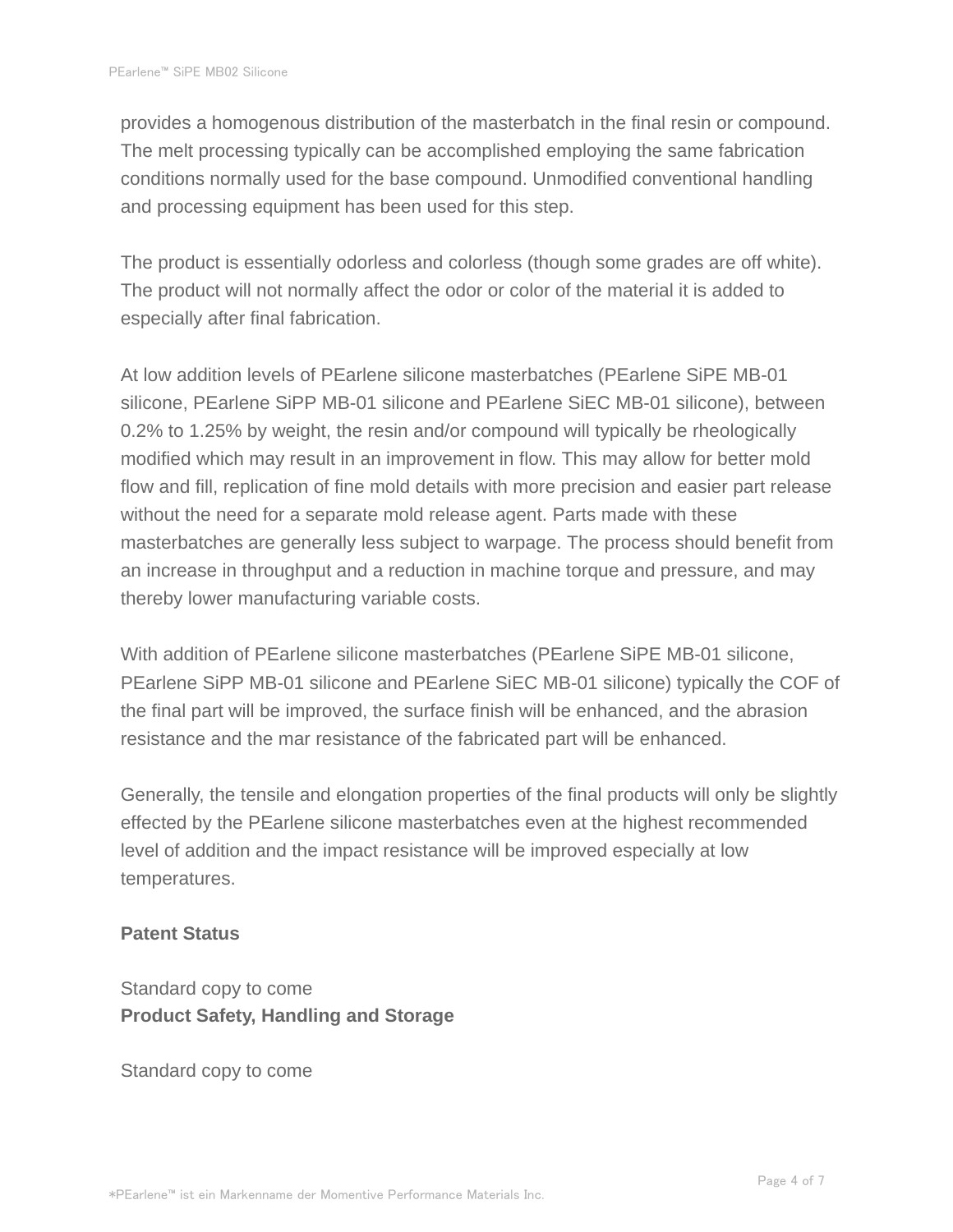#### **Processing Recommendations**

The family of PEarlene silicone based masterbatches are added to the formulation and typically processed on conventional equipment under the same processing conditions recommended for the base resins and/or compounds. No special conditions or process modifications are generally required. However, the PEarlene silicone masterbatches must be melt processed under conditions which will assure a high level of homogeneity in the final product. These ultra high molecular weight based polysiloxane based masterbatches may prevent screw slippage.

It should be noted that it might be necessary to increase the extrusion speed and reduce machine temperature settings to get the full benefit of the additional throughput which may be available when using these masterbatches. The process may also benefit from less frequent shut downs for screw, screen, die and tooling cleanup. In addition the cleaning of machine parts will generally require less time and effort. Patent Status Nothing contained herein shall be construed to imply the non existence of any relevant patents or to constitute the permission, inducement or recommendation to practice any invention covered by any patent, without authority from the owner of the patent. Product Safety, Handling and Storage Customers

#### **Limitations**

Standard copy to come

# **Contact Information** Email commercial.services@momentive.com

#### **Telephone**

| <b>Americas</b>        | <b>Latin America</b> | <b>EMEAI- Europe, Middle</b><br>East, Africa & India | <b>ASIA PACIFIC</b> |
|------------------------|----------------------|------------------------------------------------------|---------------------|
| +1 800 295 2392 Brazil |                      | <b>Europe</b>                                        | China               |
| Toll free*             | +55 11 4534 9650     | +390510924300                                        | 800 820 0202        |
| +704 805 6946          | <b>Direct Number</b> | Direct number                                        | Toll free           |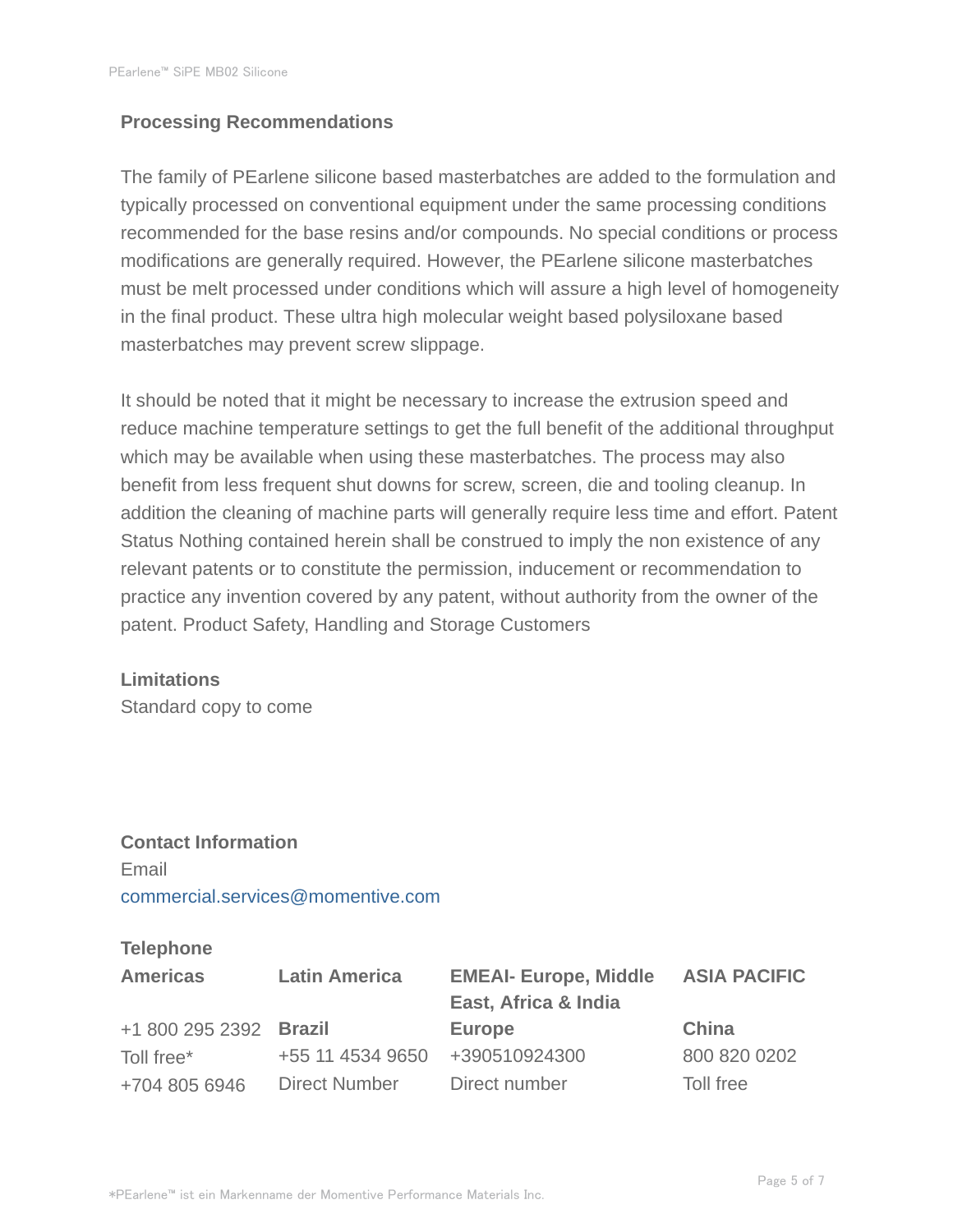| +86 21 3860 4892 |
|------------------|
| Direct number    |
| Japan            |
| +81 3 5544 3111  |
| Direct number    |
|                  |
| Korea            |
| +82 2 6201 4600  |
|                  |

For literature and technical assistance, visit our website at: www.momentive.com

#### **DISCLAIMER:**

**THE MATERIALS, PRODUCTS AND SERVICES OF MOMENTIVE PERFORMANCE MATERIALS INC. AND ITS SUBSIDIARIES AND AFFILIATES (COLLECTIVELY "SUPPLIER"), ARE SOLD SUBJECT TO SUPPLIER'S STANDARD CONDITIONS OF SALE, WHICH ARE INCLUDED IN THE APPLICABLE DISTRIBUTOR OR OTHER SALES AGREEMENT, PRINTED ON THE BACK OF ORDER ACKNOWLEDGMENTS AND INVOICES, AND AVAILABLE UPON REQUEST. ALTHOUGH ANY INFORMATION, RECOMMENDATIONS, OR ADVICE CONTAINED HEREIN IS GIVEN IN GOOD FAITH, SUPPLIER MAKES NO WARRANTY OR GUARANTEE, EXPRESS OR IMPLIED, (i) THAT THE RESULTS DESCRIBED HEREIN WILL BE OBTAINED UNDER END-USE CONDITIONS, OR (ii) AS TO THE EFFECTIVENESS OR SAFETY OF ANY DESIGN INCORPORATING ITS PRODUCTS, MATERIALS, SERVICES, RECOMMENDATIONS OR ADVICE. EXCEPT AS PROVIDED IN SUPPLIER'S STANDARD CONDITIONS OF SALE, SUPPLIER AND ITS REPRESENTATIVES SHALL IN NO EVENT BE RESPONSIBLE FOR ANY LOSS RESULTING FROM ANY USE OF ITS MATERIALS, PRODUCTS OR SERVICES DESCRIBED HEREIN.** Each user bears full responsibility for making its own determination as to the suitability of Supplier's materials, services, recommendations, or advice for its own particular use. Each user must identify and perform all tests and analyses necessary to assure that its finished parts incorporating Supplier's products, materials, or services will be safe and suitable for use under end-use conditions. Nothing in this or any other document, nor any oral recommendation or advice, shall be deemed to alter, vary, supersede, or waive any provision of Supplier's standard Conditions of Sale or this Disclaimer, unless any such